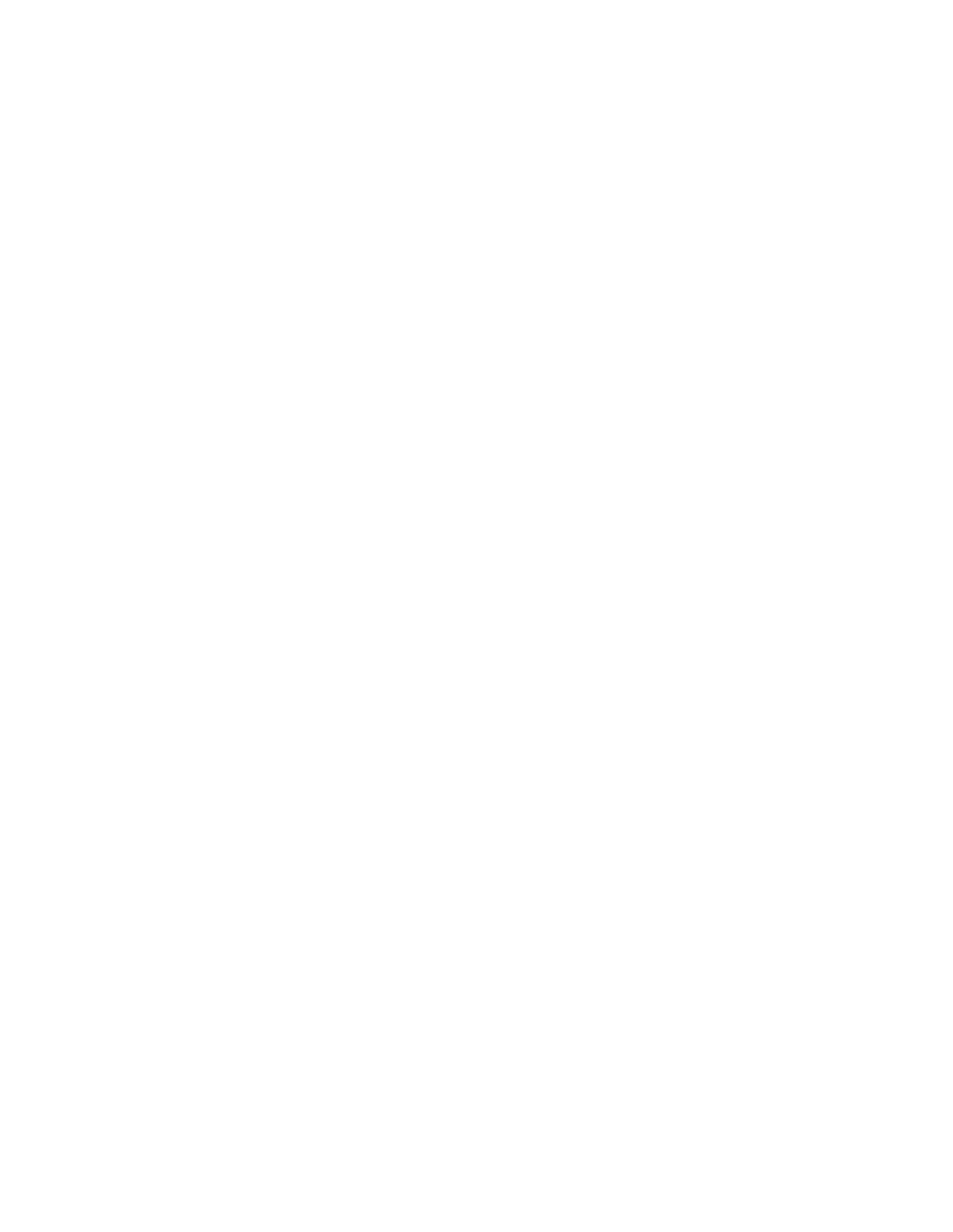# **CONTENTS**

| <b>Executive Summary</b>                                                                        | $\mathbf{2}$   |
|-------------------------------------------------------------------------------------------------|----------------|
| Introduction                                                                                    | $\overline{3}$ |
| RTI <sup>2</sup> Implementation Progress                                                        | 5              |
| High Implementers and Student Achievement                                                       | 6              |
| What Does RTI <sup>2</sup> Implementation Look Like for High Implementers?                      | 7              |
| If RTI <sup>2</sup> Practices Across High Implementers Are Similar, What Sets Big Movers Apart? | 10             |
| Improving RTI <sup>2</sup> Implementation                                                       | 13             |
| Endnotes                                                                                        | 14             |
| Appendix A                                                                                      | 15             |
| Appendix B                                                                                      | 16             |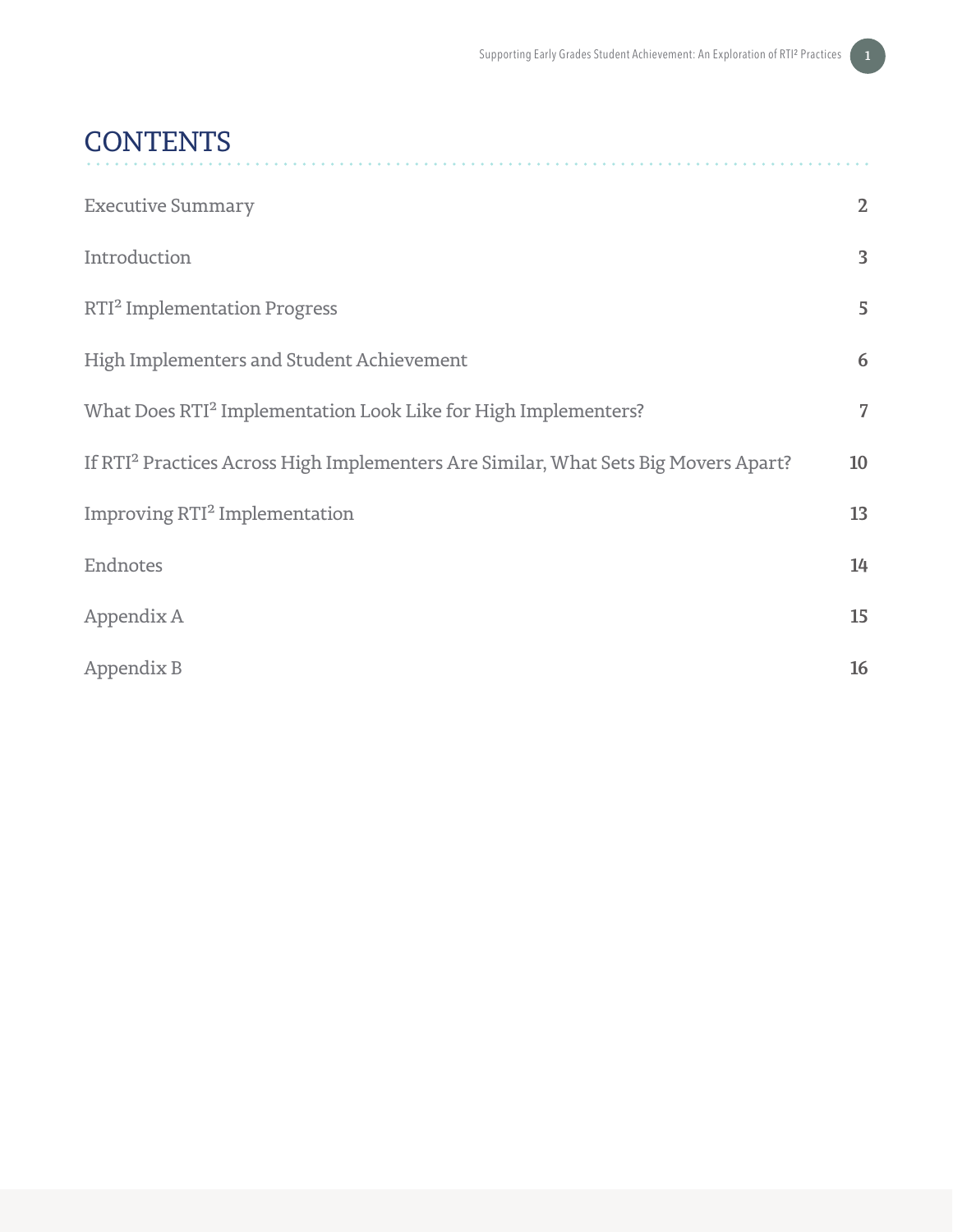# EXECUTIVE SUMMARY

Almost half of Tennessee's students are not on grade level in reading and math by the time they complete third grade, and very few of those students achieve proficiency in later grades. To combat this trend and support the skill development and academic achievement of all students, Tennessee has adopted a framework for addressing individual learning needs called Response to Instruction and Intervention (RTI<sup>2</sup>). RTI<sup>2</sup> promotes the use of research-based, high-quality instruction and interventions and provides an integrated, seamless model that supports student progress at every level. Statewide implementation of RTI² occurred in elementary schools in 2014-15. According to educator reports, elementary schools have embraced the RTI<sup>2</sup> framework, incorporating its key components into their daily routines.

Despite schools' concerted efforts to implement RTI², student achievement data reveal that patterns of student growth still vary considerably between schools. This report uses evidence from the 2015 Tennessee Educator Survey to identify RTI² "high implementers" and addresses the following question: What differentiates the high implementers that are more successful than others at moving non-proficient students to proficiency?

### **Key Findings**

- Using data from the 2015 Tennessee Educator Survey, we found that, on average, the majority of teachers reported that their schools were either fully or partially implementing RTI². However, only 153 of the 634 schools included in the Tennessee Educator Survey analysis were categorized as high implementers–schools in which almost all teachers reported implementing the key components of RTI<sup>2</sup>. This suggests that many schools can continue to refine and improve their RTI² implementation.
- On the surface, we found that implementation of key RTI² practices looks similar across high implementers. Staff at these schools conduct universal screening three times per year, monitor the progress of students receiving Tier II or III interventions at least every two weeks, meet regularly to review data, and receive training related to RTI² implementation. Yet, we found that some of the high implementers have been more successful than others at moving non-proficient students to proficiency between grades 3 and 5.
- After interviewing school leaders and staff in high implementers that were successful at moving students to proficiency ("big movers") and high implementers that were not as successful at moving students to proficiency ("small movers"), we uncovered a few key differences:
	- **—** Big movers use multiple data sources and constant communication among staff members to guide the RTI² decision-making process.
	- **—** Big movers build strong RTI² teams with specialized role-players who are well-equipped to support student success.
	- **—** Big movers use all available resources to create staggered, grade-level intervention periods and allocate space for small group work.
	- **—** Big movers have strong leaders who encourage collective responsibility and engagement and learn from the early stages of RTI² implementation to make changes and improve.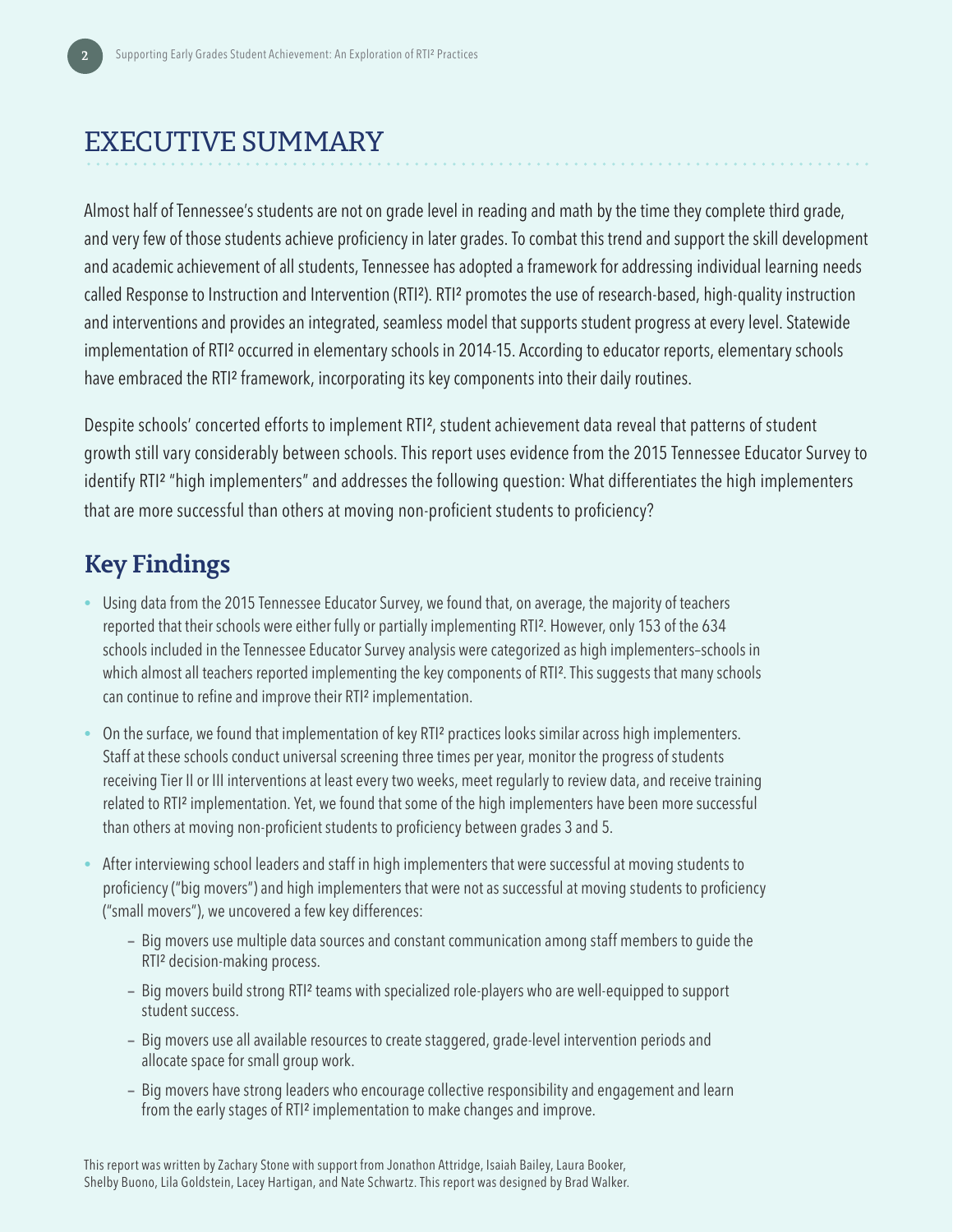## INTRODUCTION

Less than half of Tennessee elementary school students are proficient in English language arts (ELA) and just 59 percent are proficient in math. Further, few of the state's lowest performing early grade students achieve proficiency in later grades. For example, less than three percent of below basic third graders moved up to proficiency by the end of fifth grade.

To combat this trend and support the skill development and academic achievement of all students, Tennessee has developed a framework for addressing individual learning needs called Response to Instruction and Intervention (RTI²). RTI² promotes the use of research-based, high-quality instruction and interventions and provides an integrated, seamless model that supports student progress at every level. It was first implemented in elementary schools statewide during the 2014-15 school year.<sup>1</sup>

According to educator reports, elementary schools have embraced the RTI² framework, incorporating its key components into their daily routine. According to the 2015 Tennessee Educator Survey (TES), most teachers reported that their schools were fully or partially implementing RTI²; that is, they were using universal screeners, had established a daily intervention time, had convened RTI²-focused data teams, were providing training for staff, and had a process in place for monitoring student progress. Despite the high level of effort schools and their teachers are dedicating to RTI² implementation, student achievement data from state assessments reveal that patterns of student growth still vary considerably between schools. One school that is "fully implementing" RTI² may be successfully moving its lowerperforming students up, while another school that is "fully implementing" RTI² might not be moving its struggling students at all.

This report explores RTI² implementation by seeking to better understand the specific RTI² strategies that schools across the state are using to raise student achievement. It focuses on a group of RTI² "high implementers" in which student outcomes varied extensively and seeks to answer the following overarching question: What differentiates the high implementers that are more successful than others at moving non-proficient students to proficiency?

*Less than three percent of below basic third graders moved up to proficiency by the end of fifth grade.*

# RTI² STRUCTURE

Figure 1 shows the process for successful implementation of the RTI² framework. To start, schools conduct a universal screening process for every student, which provides baseline data that help the schools' RTI² teams determine which level of intervention each student requires. All students receive Tier I core instruction. Students who need extra support might receive either Tier II or Tier III interventions, the latter being more intense than the former. Once students begin receiving interventions, schools monitor progress regularly and

participate in data-based decision-making. Students move in and out of tiers based on their current level of need, with Tier II and III interventions directly addressing existing skill deficits so that students are better prepared to access Tier I core instruction. While implementing the framework, schools are expected to offer comprehensive training so that staff fully understand the expectations of RTI² and can subsequently provide cohesive, meaningful support to all students.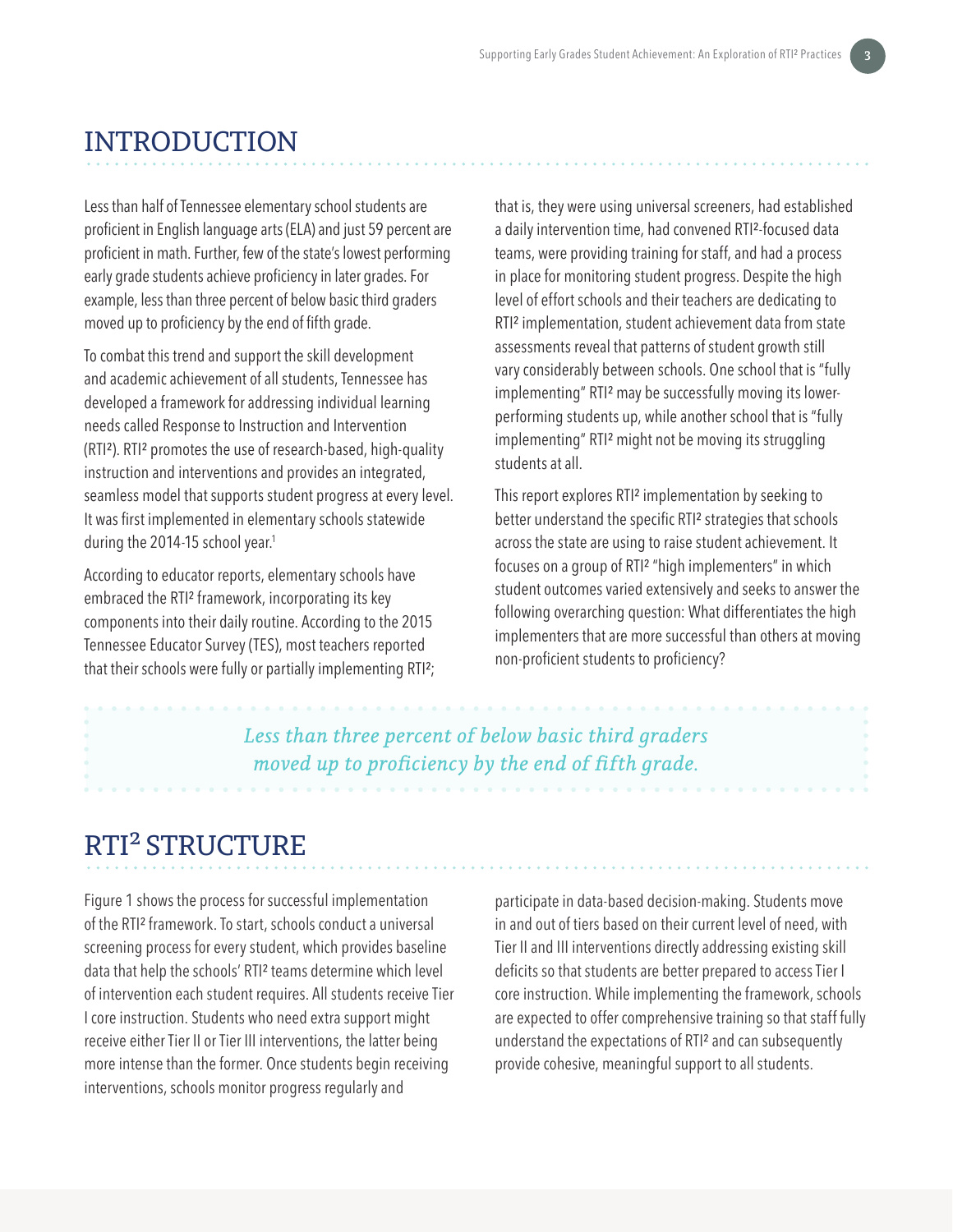# **RTI<sup>2</sup> Decision-Making Process**

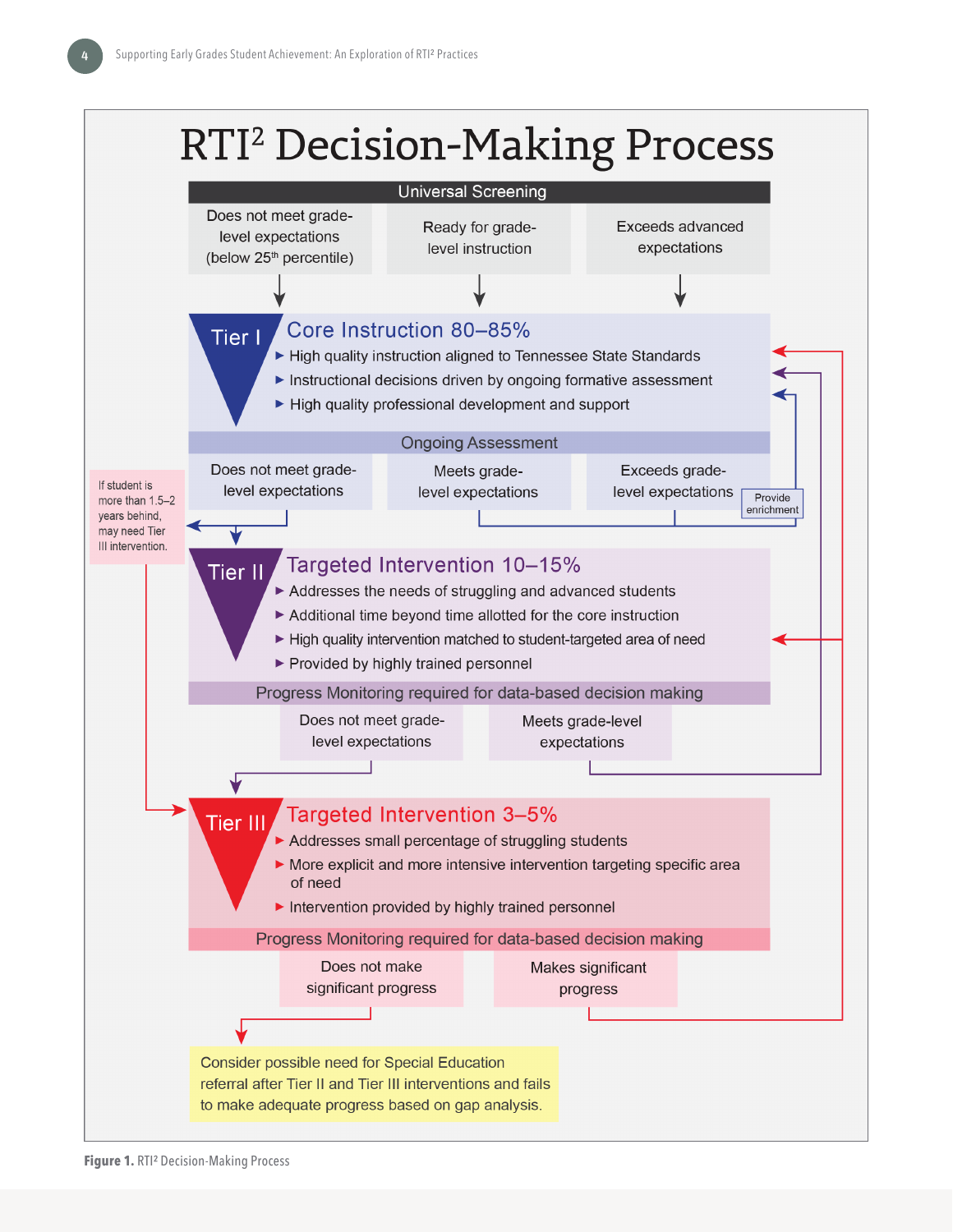# RTI² IMPLEMENTATION PROGRESS

In the spring of 2015, almost 60 percent of Tennessee teachers participated in the Tennessee Educator Survey, which covered a variety of topics. In particular, it asked educators to report on their schools' progress in incorporating the five key components necessary for effective RTI² implementation. In year one of implementation, most elementary school teachers agreed that their schools were either partially or fully implementing each of the RTI² key readiness areas (see Figure 2). The majority of teachers reported full implementation of daily intervention time (89 percent), ongoing progress monitoring (82 percent), universal screeners (78 percent), and RTI² focused data teams (73 percent), with almost all teachers reporting that implementation in these areas had at least started. Fewer teachers (55 percent) reported that their schools were in the full implementation stage of delivering training to help staff understand the components of the RTI² framework—though the majority (78 percent) still agreed that their schools were at least partially implementing trainings.

On average, teachers across the state reported mostly full implementation; however, responses within schools varied. Some schools had the majority of their teachers agree that full implementation was occurring across the RTI<sup>2</sup> key readiness areas, while other schools had less staff agreeing that full implementation was occurring in all areas. This provides evidence that some schools are more fully implementing RTI² than others. To learn more about the schools that have most successfully put RTI<sup>2</sup> into practice, we identified schools where the majority of teachers reported a high level of implementation for all five RTI² key readiness areas and designated these schools as "high implementers."<sup>2</sup> Out of the 634 elementary schools included in the survey analysis, 153 schools were categorized as high implementers. This suggests that many schools can continue to refine and improve the implementation of RTI² key readiness areas within their school.

| Implementation<br><b>Implementation</b><br>Our school delivers training to help staff understand the components of the RTI <sup>2</sup> framework. |                                                                                                        |                                                                                                    |  |  |     |  |     |           |                   |  |  |
|----------------------------------------------------------------------------------------------------------------------------------------------------|--------------------------------------------------------------------------------------------------------|----------------------------------------------------------------------------------------------------|--|--|-----|--|-----|-----------|-------------------|--|--|
|                                                                                                                                                    |                                                                                                        |                                                                                                    |  |  |     |  |     |           |                   |  |  |
| 55%                                                                                                                                                |                                                                                                        |                                                                                                    |  |  | 23% |  | 5%  | 8%        | 9%                |  |  |
|                                                                                                                                                    | Our school has a RTI <sup>2</sup> focused data team with roles and responsibilities for each member.   |                                                                                                    |  |  |     |  |     |           |                   |  |  |
| 2%<br>3% 10%<br>12%<br>73%                                                                                                                         |                                                                                                        |                                                                                                    |  |  |     |  |     |           |                   |  |  |
|                                                                                                                                                    | Our school utilizes a universal screener or early warning system to identify students' skill deficits. |                                                                                                    |  |  |     |  |     |           |                   |  |  |
| 78%                                                                                                                                                |                                                                                                        |                                                                                                    |  |  |     |  | 10% | $1\%$     | .1%<br>9%         |  |  |
| Our school has a process for conducting ongoing progress monitoring.                                                                               |                                                                                                        |                                                                                                    |  |  |     |  |     |           |                   |  |  |
|                                                                                                                                                    |                                                                                                        |                                                                                                    |  |  |     |  |     | 2%<br>10% | 4%                |  |  |
| 82%                                                                                                                                                |                                                                                                        | Our school provides a daily time for students to receive intervention, remediation, or enrichment. |  |  |     |  |     |           |                   |  |  |
|                                                                                                                                                    |                                                                                                        |                                                                                                    |  |  |     |  |     |           |                   |  |  |
| 89%                                                                                                                                                |                                                                                                        |                                                                                                    |  |  |     |  |     | 7%        | 1%<br>$1\%$<br>3% |  |  |

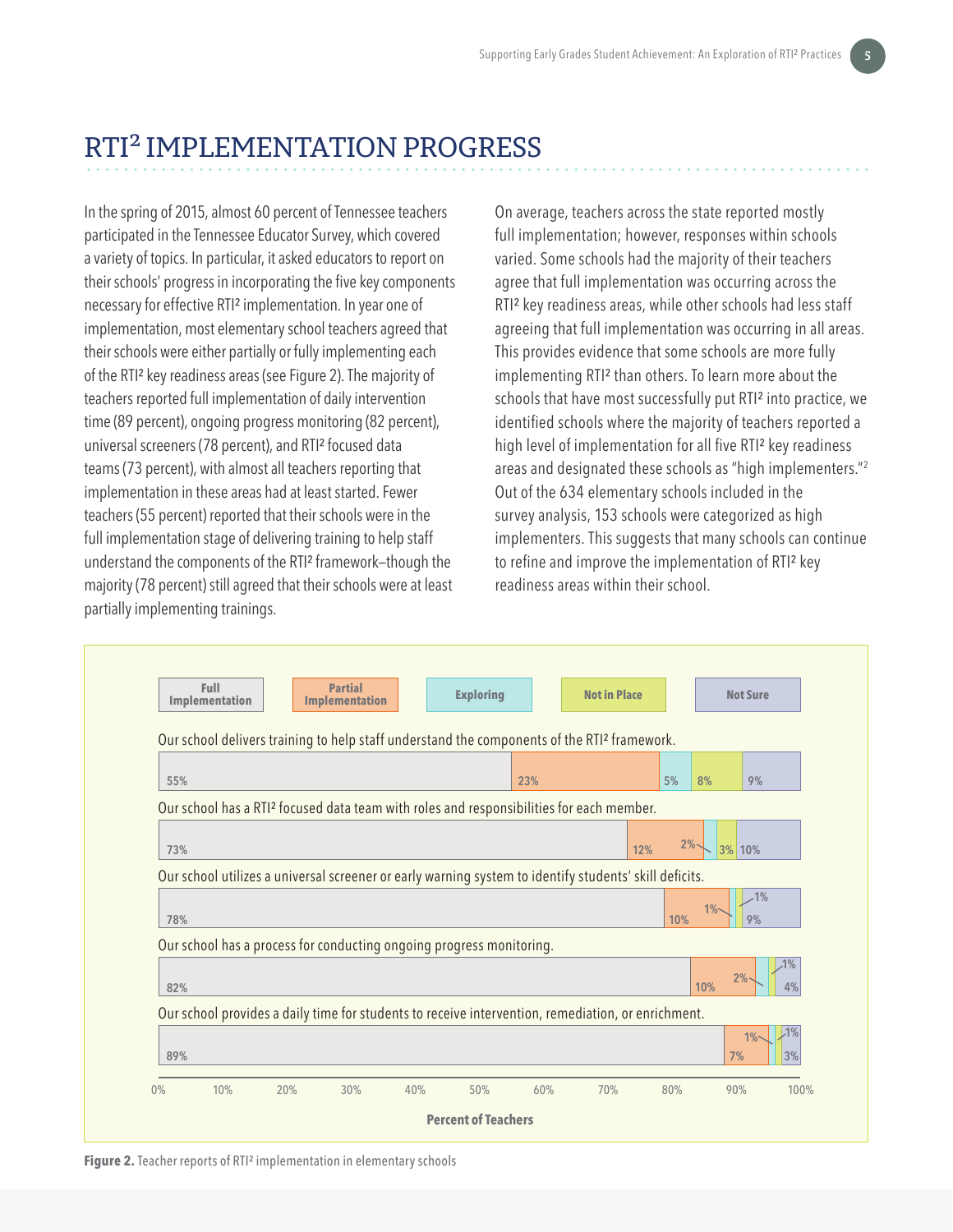# HIGH IMPLEMENTERS AND STUDENT ACHIEVEMENT

Among the high implementers, some schools have been far more successful than others at moving non-proficient students to proficiency between grades 3 and 5 (see Figure 3).3 For instance, five schools helped between 50 and 60 percent of their students move to proficiency in ELA between the 2013 and 2015 school years, while four schools saw none of their students move to proficiency in ELA during this time.

To better understand the differences among high implementers that were moving a high percentage of students to proficiency between grades 3 and 5 (i.e., "big movers") and high implementers that were moving a lower percentage of students to proficiency between grades 3 and 5 (i.e., "small movers"), we conducted phone interviews with staff at six small movers and six big movers. These 12 schools were identified by looking at the percentage of below basic and basic students in both math and English language arts (ELA) that they helped move to proficiency and the percentage of proficient or advanced students whose performance they helped maintain (see Appendix A).

Accordingly, this study seeks to answer the following question: If some high implementers are more successful than others at moving non-proficient students to proficiency, what differentiates them?

**To gather rich data on this topic, we asked interview questions that revolved around four main areas:**



What goals do schools have for moving non-proficient students to proficiency? **1**



**2** How do schools use RTI<sup>2</sup> to support student learning?

**3** What does RTI<sup>2</sup> implementation look like in schools?



**4** What other strategies do schools use to support student learning?



**Figure 3.** Percent of non-proficient students moving to proficiency in ELA between grades 3 and 5 in RTI<sup>2</sup> high implementers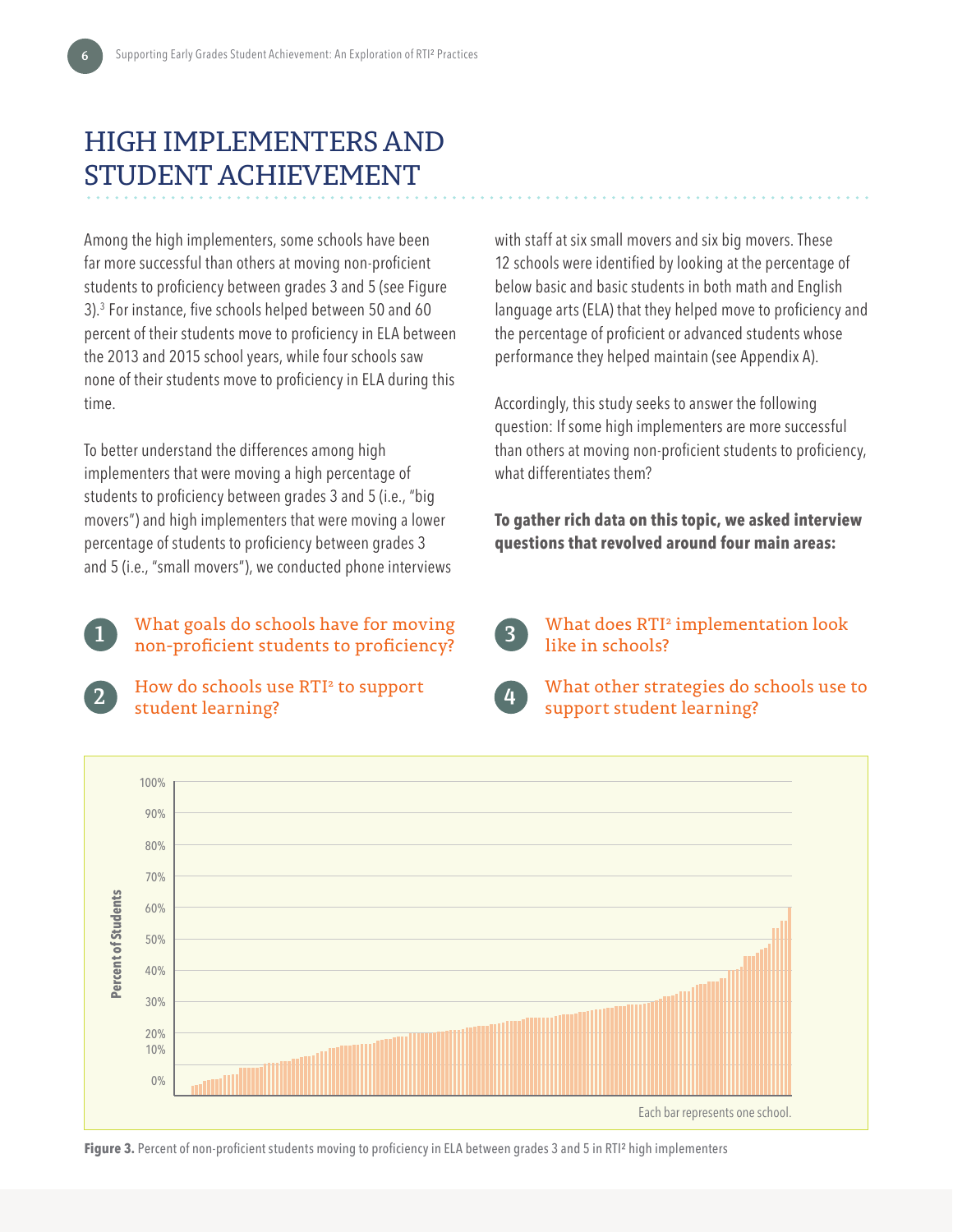# WHAT DOES RTI2 IMPLEMENTATION LOOK LIKE FOR HIGH IMPLEMENTERS?

Our interviews confirmed what the Tennessee Educator Survey data were telling us about high implementers they are all implementing the key components of the RTI² framework. Staff at these schools are:

- **Conducting universal screening three times per year.** Although schools are not all using the same screener, they typically screen students at the beginning, middle, and end of the year in order to identify struggling students and track whether all students are getting the academic support they need.
- **Monitoring the progress of students receiving Tier II or III interventions at least every two weeks.** Progress monitoring occurs weekly for students receiving Tier III interventions and bi-weekly for students receiving Tier II interventions. Schools also reported using different types of progress monitoring tools (e.g., AIMSWeb, EasyCBM) to track student learning.
- **Meeting regularly to review data and engage in data-based decisionmaking.** Schools are convening RTI² data teams that are typically comprised of administrators, RTI² interventionists, psychologists, and teachers from each grade level. These teams meet, on average, every four to five weeks.
- **Receiving training related to the implementation of the RTI² framework.**  Educators involved in RTI<sup>2</sup> implementation receive at least some training related to RTI<sup>2</sup>, although the time of year, frequency, intensity, and source varies by school.

Further, school leaders are:

• **Allocating a variety of staff members to support data use and RTI² implementation.** They have helped build teams that include some combination of RTI² coaches and interventionists, classroom or related arts teachers, and educational assistants to ensure that RTI² is fully integrated into their schools' daily processes.

As a result, we dug deeper into some of the more nuanced differences by slightly reframing our question: If RTI² practices across high implementers are similar, what sets the big movers apart?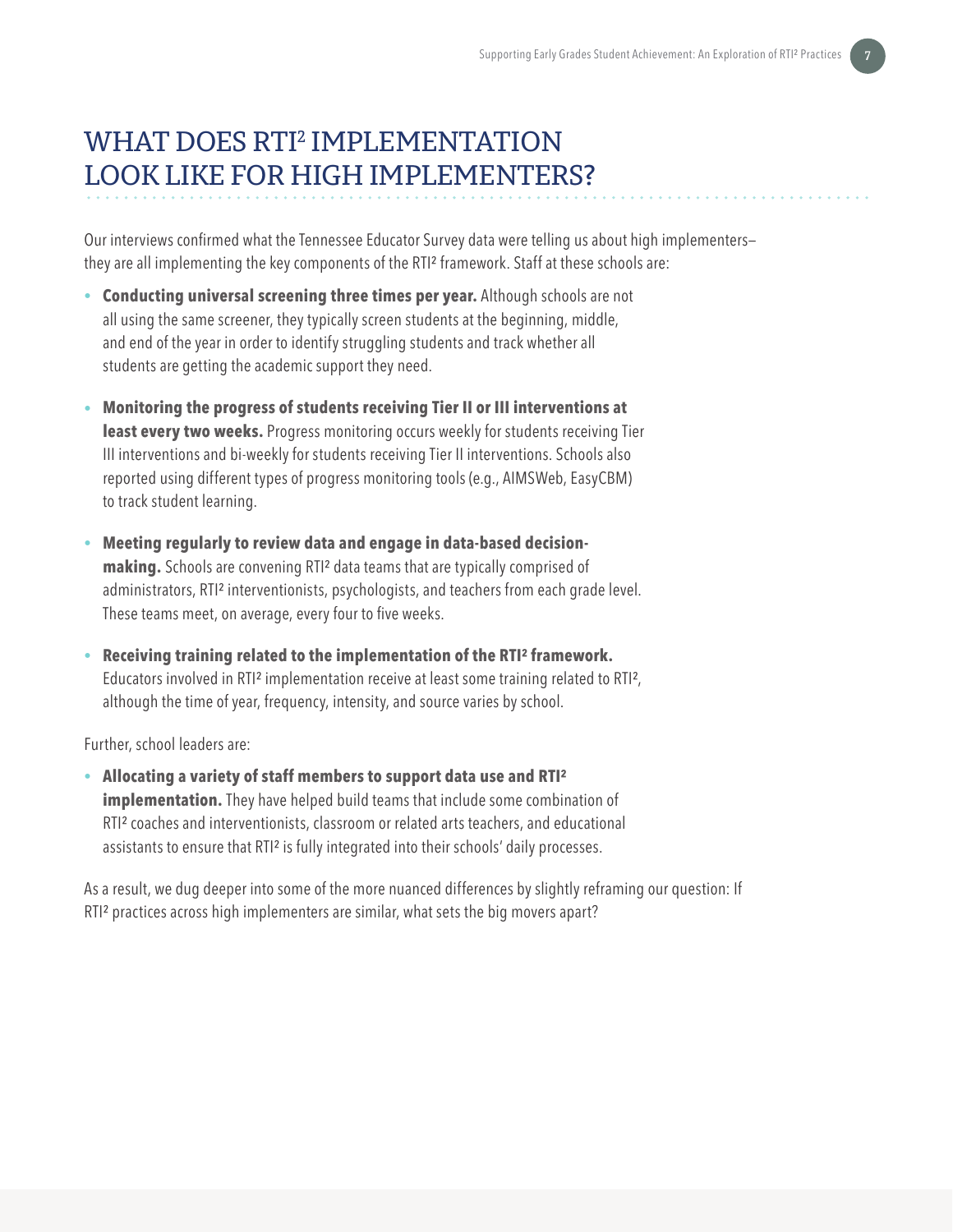# **Making RTI**<sup>2</sup>  **Work for Your School** *A Quick Look at Two Unique Implementation Approaches*

Below are the stories of two big movers that vary by size, location, and demographics. In the last few years, both schools have not only worked hard to meet state RTI² mandates and guidelines, but have also focused on implementing RTI² in a way that supports the success of all students. Can you identify what they are doing to excel?

#### **EXEMPLAR A: STRENGTHENING OVER TIME**

Exemplar A is a school of almost 1,000 students located in a semi-urban district. During the 2014-15 school year, about one quarter of its student population was economically disadvantaged. Exemplar A's history with RTI began six years prior to the statewide adoption of the RTI² framework, when it was asked by district staff to pilot an RTI program. During the early stages of implementation, Exemplar A lacked any "sophisticated" means for identifying struggling students and only had one staff member (a full-time RTI coach) who was responsible for delivering all interventions. This RTI coach, who has remained in the position since that time, indicated that "it required very little of teachers as far as their own progress monitoring." Over time, with the transition to RTI<sup>2</sup>, Exemplar A shifted how it assessed its students and provided support to learners.

One of the first changes involved the difficult and important process of reallocating funds within the instructional component of their budget to hire two full-time interventionists (in addition to the existing RTI coach). To support continuous growth of specialized knowledge, staff now participate in regular professional learning opportunities at both the district and school level. For example, the RTI² coach participates in a weekly Skype session and a monthly, district-wide professional learning communities with other RTI² coaches.

Further,**the administration started emphasizing a shared, "collective responsibility" for RTI² implementation** among the classroom teachers and RTI<sup>2</sup> staff. RTI<sup>2</sup> has become a "group effort" with "many hands on deck," anchored by regular communication among staff and grade-level data meetings every four and a half weeks in which the administration, RTI² coach and interventionists, special educators, specialists, and teachers have conversations about students and engage in data-based decision-making. During these meetings, staff use data from a variety of sources (e.g., the AIMSWeb universal screener, past TCAP results, cognitive ability tests, behavior tracking data, other diagnostic assessments, teachers' progress monitoring, and parent updates) to craft detailed intervention plans that focus on the "whole child" and can be tweaked as necessary to reflect the teachers' and RTI² staff's understanding of the students with whom they work.

Students receive Tier II and Tier III interventions in small groups from the two full-time interventionists, while other students participate in enrichment or grade-level practice activities in larger groups run by classroom teachers or highly-trained educational assistants. Some classroom teachers are "hand selected" to provide Tier II interventions based on their instructional strengths.

Intervention periods are staggered by grade-level to allow for efficient distribution of resources (including the RTI² interventionists, who are available to work with each grade). In the past year, staff delivering the interventions have moved away from using set programs for their groups and have focused on "pulling pieces from different [sources]" to provide students with a more individualized, engaging experience. The RTI<sup>2</sup> coach summarized Exemplar A's current, more fluid approach to RTI² implementation: **"there is no hard and fast [way to do this]. It's about using knowledge and data" to do what's best for the "whole child."** S/he also cautioned, "RTI<sup>2</sup> is in conjunction to, not instead of that Tier I. Tier I, it's still so important…No intervention will ever remediate good Tier I instruction."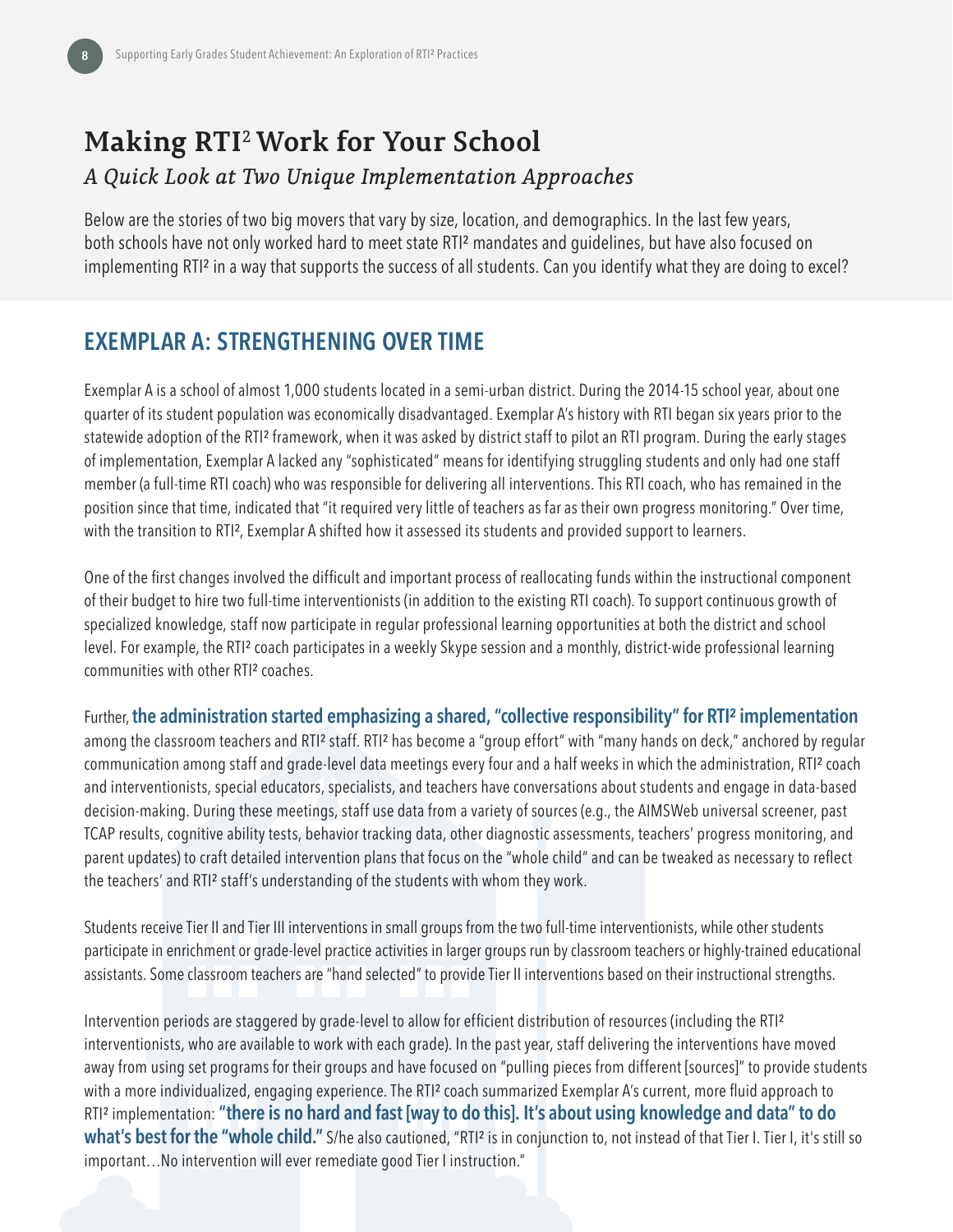#### **EXEMPLAR B: OWNERSHIP THROUGH REFLECTION**

Exemplar B is a school of about 700 students located in a rural district. During the 2014-15 school year, just over half of its student population was economically disadvantaged. Exemplar B has had some sort of RTI structure in place for the past nine years and, according to the principal, started RTI² a "year early" so that the staff could "figure out how [they wanted] things to be." This "struggle" was important to the principal. S/he explained that s/he could have said "this is how we are going to do this," but instead had **teachers "find out on their own" what was working or not working so that they could "own it."** The principal added, "I've forced my teachers to reflect on what they do...I want them to embrace [it]." Additional implementation support has come from Exemplar B's literacy/math leader and its former Title I teacher, who now serve as RTI<sup>2</sup> interventionists. They attended a number of state- and CORE-facilitated professional learning opportunities, communicating what they had learned to other staff members in an effort to encourage successful schoolwide implementation of RTI<sup>2</sup>.

Exemplar B's staff conducts STAR assessments at the beginning, middle, and end of each year. These data, along with classroom performance, teacher observations, and "drill down" activities to identify specific student needs, are used by the principal, two interventionists, and the rest of the RTI² team to create intervention groups. Staff members use EasyCBM to monitor students' progress on a weekly basis (alternating between reading and math), making changes to groups "based on what skills [students] have mastered" and what the data suggest is most appropriate for the child. This represents a change in Exemplar B's culture that has influenced their staff's approach to student learning. The principal commented, "We really use [data] to guide a lot of what we do. That has been a change...in the last 10 years. The teachers now are very comfortable being able to look at those reports and look at those instructional plans that STAR creates."

The two interventionists oversee all RTI<sup>2</sup> interventions and work with students assigned to Tier III groups. Five teacher aides (who receive "a lot" of training from the interventionists) are responsible for delivering Tier II interventions. In addition, two retired teachers hired by the school are each responsible for providing reading and math remediation to students in Tier I who require additional assistance.

Students meet during a grade-level "Skill Time" for 30 to 60 minutes each day, switching classes to join the group to which they have been assigned. All students who receive Tier II or Tier III interventions meet in one room, the "RTI class," and work in groups of three to five with teachers or aides. In order to support the "RTI class" at each grade level and use available space more strategically, aides travel around the school with mobile carts filled with different materials and resources. The principal expressed the belief that School B's style of RTI² implementation is beneficial to students: **"If we have a foundation [of reading skills] that's like Swiss cheese, [RTI²] plugs up those holes."**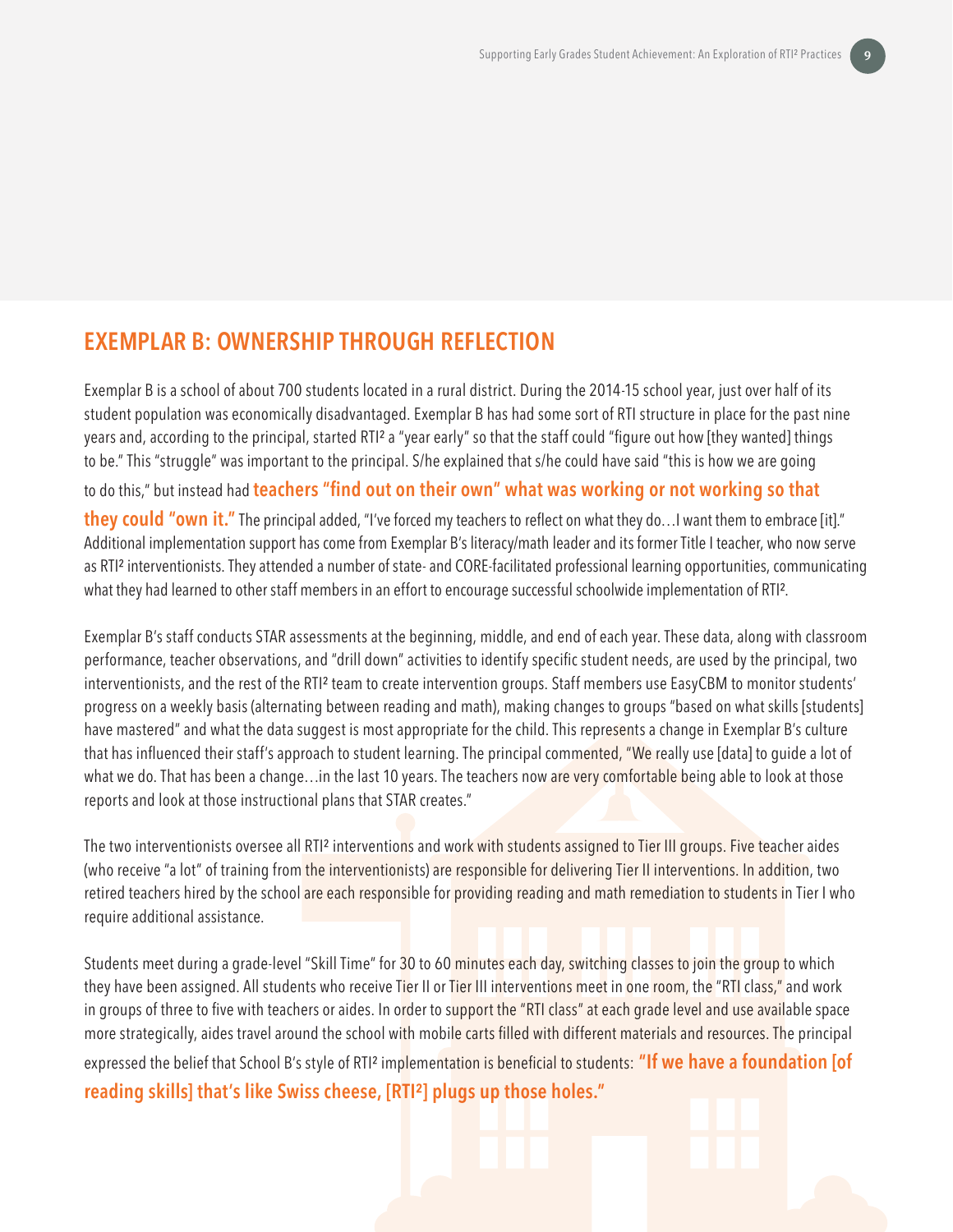# IF RTI2 PRACTICES ACROSS HIGH IMPLEMENTERS ARE SIMILAR, WHAT SETS BIG MOVERS APART?

Schools like Exemplar A and B, where non-proficient students were making the greatest gains, are implementing RTI² differently than schools where gains were small to non-existent. In particular, these schools and the other four big movers have distinguished themselves by taking a more strategic approach to RTI² implementation.

**First, big movers use multiple data sources and constant communication among staff members to guide the RTI² decision-making process.** They are not simply using their universal screener or progress monitoring results to determine what interventions students require. Instead, they are carefully reviewing data from multiple sources to attain a more complete understanding of their students' performance and guide the RTI² decision-making process. This might occur through "drilling down," a process that some schools use to focus their evaluation of student strengths and weaknesses. One big mover described, "After we do the initial screening, anyone who scores low in any areas, we go back and do dropdown diagnostic assessments through [our screener]. We also do diagnostics separately." This educator continued, "An example with our reading kids, we might pull and do an informal reading phonics [exercise], we might assess their sight words, we might do comprehension tests to assess their comprehension level to determine what their instructional level is." Big movers often take this one step further, incorporating other formative

classroom performance measures and teacher observations into their decision-making process. A different big mover explained, "We have the teachers look at the child and see that it's not a fluke in testing, that they really are struggling in a particular area." In general, big movers seek to gain a complete understanding of their students when identifying academic needs and selecting what types of interventions they should provide.

Additionally, big movers are extending these discussions of student progress and its relationship to RTI² beyond the standard data team meetings. Indeed, some of these valuable conversations occur when RTI² coaches, interventionists, administrators, teachers, and other staff convene periodically to share and review RTI² data. But, more importantly, big movers (and even some small movers) simply agreed that all school staff have a responsibility to work together and share information during the RTI² implementation process in order to more effectively support student learning. One small mover stated, "everyone who works with the student, whether it's the classroom teacher or all of our interventionists . . . everyone has access to a student's goals. Everyone can see a student's progress." This wasn't always the case: upon reflection, some big movers acknowledged that their past processes lacked schoolwide cohesiveness, with one RTI² coach calling their schools' early implementation a "truly linear approach." Now, big movers

# **Four Key Differences Four Key Differences**

**1 2 Big movers use multiple data sources and constant communication among staff members to guide the RTI² decisionmaking process.**

**Big movers build strong RTI² teams with specialized roleplayers who are wellequipped to support student success.**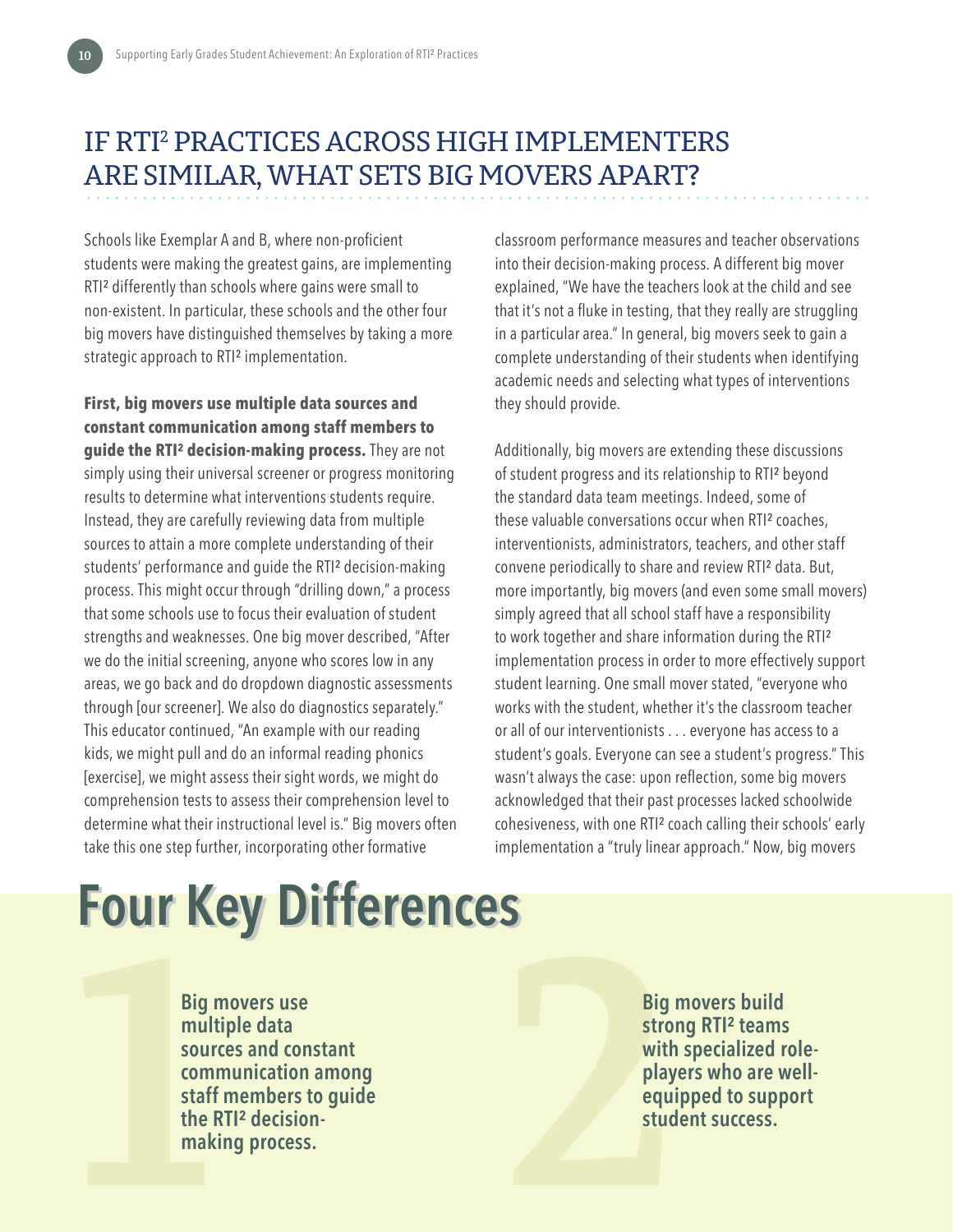encourage and ensure constant communication among staff members. One big mover, in particular, pointed out that their school collects and provides easy access to individual student data throughout each school year and over multiple school years. This way, everyone who works with an individual student, whether that is a classroom teacher, interventionist, or specialist, has a strong understanding the student's personalized needs. Overall, big movers have made efforts to facilitate an atmosphere of collaborative, subjective judgment where educators can make informed decisions about how to help students.

**Second, big movers build strong RTI² teams with specialized role-players who are well-equipped to support student success.** To start, they are hiring or reassigning certified staff to serve as specialized RTI² interventionists who are responsible for delivering Tier II or Tier III interventions. One big mover described how their school made some "major sacrifices," reallocating funding from three classroom teaching positions to hire full-time interventionists. The principal stressed the significance of finding some way to increase staff capacity to implement RTI², either by adding new employees, shuffling educator roles, or parting ways with certain team members: "I think this is really, really important for any systems who are trying to implement RTI². You absolutely cannot do this, in my opinion, effectively without additional staff." Other big movers similarly recognized the value of employing interventionists who focus solely on providing RTI<sup>2</sup> interventions but took a slightly different approach by reassigning existing certified staff, such as Title I reading specialists, to fill those positions.

Both of these staffing strategies mark a difference in how big and small movers use and prioritize their personnel. For instance, some small movers rely solely on classroom teachers or classified educational assistants to provide Tier II and/or Tier III interventions.

Importantly, big movers are also being more thoughtful when staffing beyond the interventionists and assigning classroom teachers, related arts teachers, and educational assistants to intervention groups. They are not just looking at staff availability during intervention periods but creating training and skill evaluation structures that best support student needs. For instance, big and small movers both acknowledged that they often use educational assistants to lead either Tier I practice or intervention groups. Several big movers, however, frequently detailed the additional efforts they put into preparing these staff and ensuring that they were capable of fulfilling their RTI<sup>2</sup> responsibilities. One big mover summarized, "Our educational assistants, I have given them more training than they've had before" to guarantee that they can lead intervention groups effectively. This same big mover also described that their school hand selects teachers to provide Tier II interventions, actively evaluating their strengths and weaknesses to match students with specific individuals who are best equipped to help them succeed.

**Third, big movers use all available resources to create staggered, grade-level intervention periods and allocate space for small group work.** These schools are looking at where instructional time is available or being

**3 Big movers use all**<br>
available resources<br>
to create staggered,<br>
grade-level<br>
intervention periods<br>
and allocate space for<br>
small group work.<br>
im<br>
cha **available resources to create staggered, grade-level intervention periods and allocate space for small group work.**

**Big movers have strong leaders who encourage collective responsibility and engagement and learn from the early stages of RTI² implementation to make changes and improve.**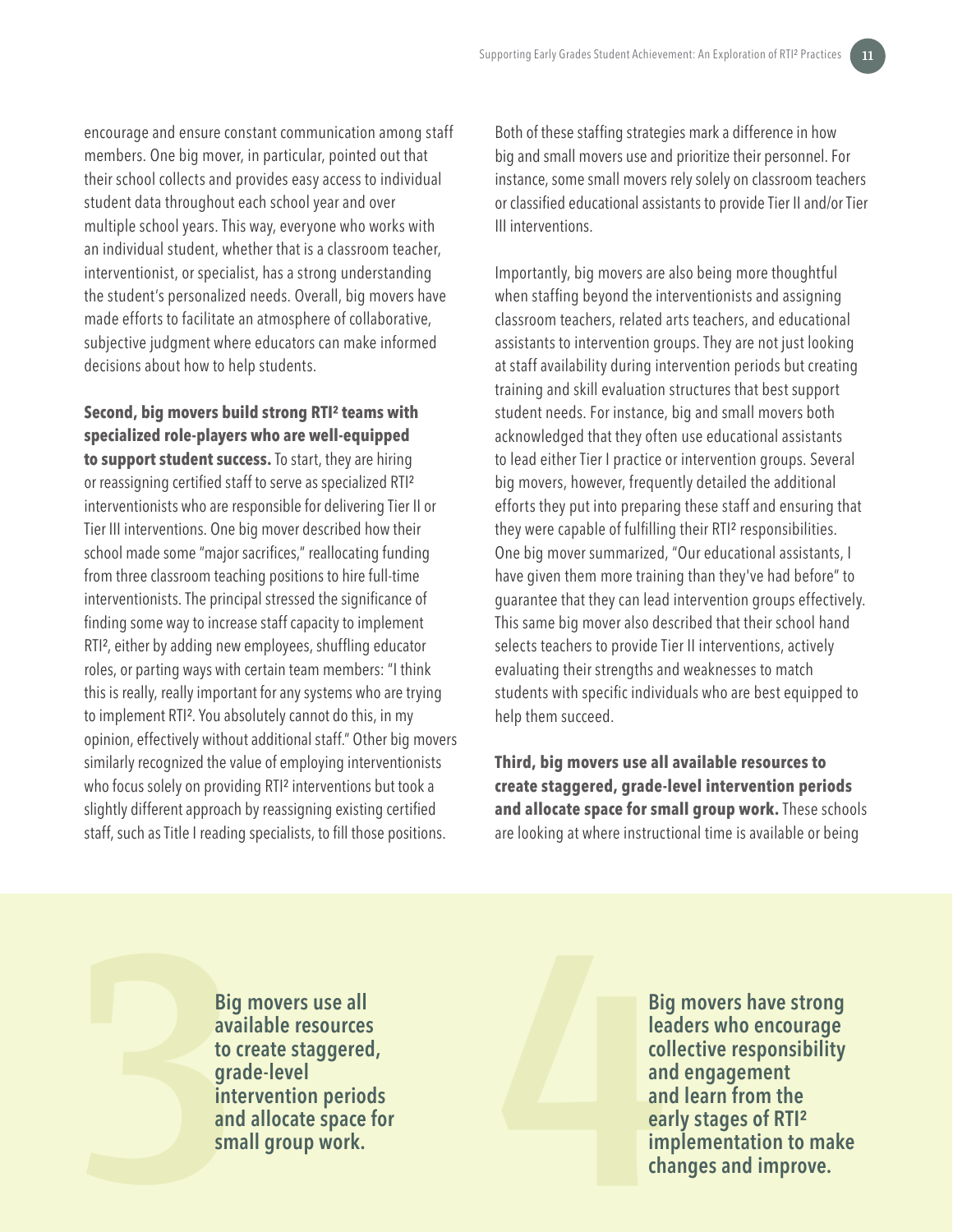used inefficiently to determine how they can structure their school day to best address student needs. One big mover stressed the importance of thinking strategically about time, stating: "In general, our school does a really good job of being protective of the schedule so that time is there every day. We ensure that kids are getting that spiral review every day, they are solidifying that learning every day," and they are in "interventions more regularly." Big movers reported that having this standalone period devoted to intervention prioritizes RTI² and allows for these schools to share staff and materials more efficiently. Despite concentrated efforts to create effective schedules that fit schools' varied needs, the process remains challenging. One small mover summarized, "trying to get everybody scheduled and trying to find the personnel to cover all these intervention groups is just crazy."

Big movers are also finding dedicated, isolated spaces for interventions where students can gather as a small group. Whereas most small movers seat students at tables in the hallway or split up students within their own classroom, big movers are working to provide separate spaces where students can better focus their attention on skill-based learning activities. Further, some big movers are using creative methods, such as portable resources, to ensure the transition to different locations/rooms occurs as smoothly as possible. One principal explained that after students move to their designated room, the school's "aides have carts and they sort of move through the building, [going] to each grade level" during intervention time.

**Finally, big movers have strong leaders who encourage collective responsibility and engagement and learn from the early stages of RTI² implementation to make changes and improve.**  These leaders are giving staff real ownership of the RTI² implementation process and have established a vision for their schools' RTI² future. Further, during the interview process, leaders at big movers were more enthusiastic and detailed in their explanations of how they support and manage RTI² at their school than some of the small movers. One principal described, "I didn't force feed it to them. I said, 'okay, here are the parameters of the program. I want you to sit down and come up with something, and then be able

to look at it and see if it's working or not.'" This approach, emphasizing flexibility and supporting "buy-in," represents a move away from "checkbox implementation" and toward a more inclusionary, autonomous, and strategic use of RTI².

Notably, all six big movers had been implementing RTI in some capacity before the 2014-15 school year, when Tennessee enacted its statewide RTI<sup>2</sup> requirement.<sup>4</sup> Conversely, all six small movers only began full implementation during the first year of the mandate. Although big movers reported that this prior experience was valuable, they didn't simply rely on time and experience to get better. Instead, they committed to being reflective, learned from the beginning stages of implementation, and made changes to their RTI² processes along the way. One big mover summarized, "You have to be flexible, not so systemic and so prescribed. [You have to] be willing to make a change and see if it works." Other big movers agreed, adding that there is no "hard and fast" way to implement RTI²—it's all about school staff using knowledge and data in a way that works for them. This mindset underscores the fact that, as implementation progresses, big movers are adapting to create a school-based approach to RTI² that is standardized, customizable, and meets the overall needs of their students.

These overall findings may give us some perspective on how schools are generally tackling RTI², but the reality is that all schools approach RTI² implementation in different, individualized ways. Nevertheless, the identification of effective implementation strategies and the understanding that schools can use reflection to learn and refine their practices provides important context for the improvement of small movers and other schools that are struggling with RTI<sup>2</sup> implementation.

*Big movers are adapting to create a school-based approach to RTI2 that is standardized, customizable, and meets the overall needs of their students.*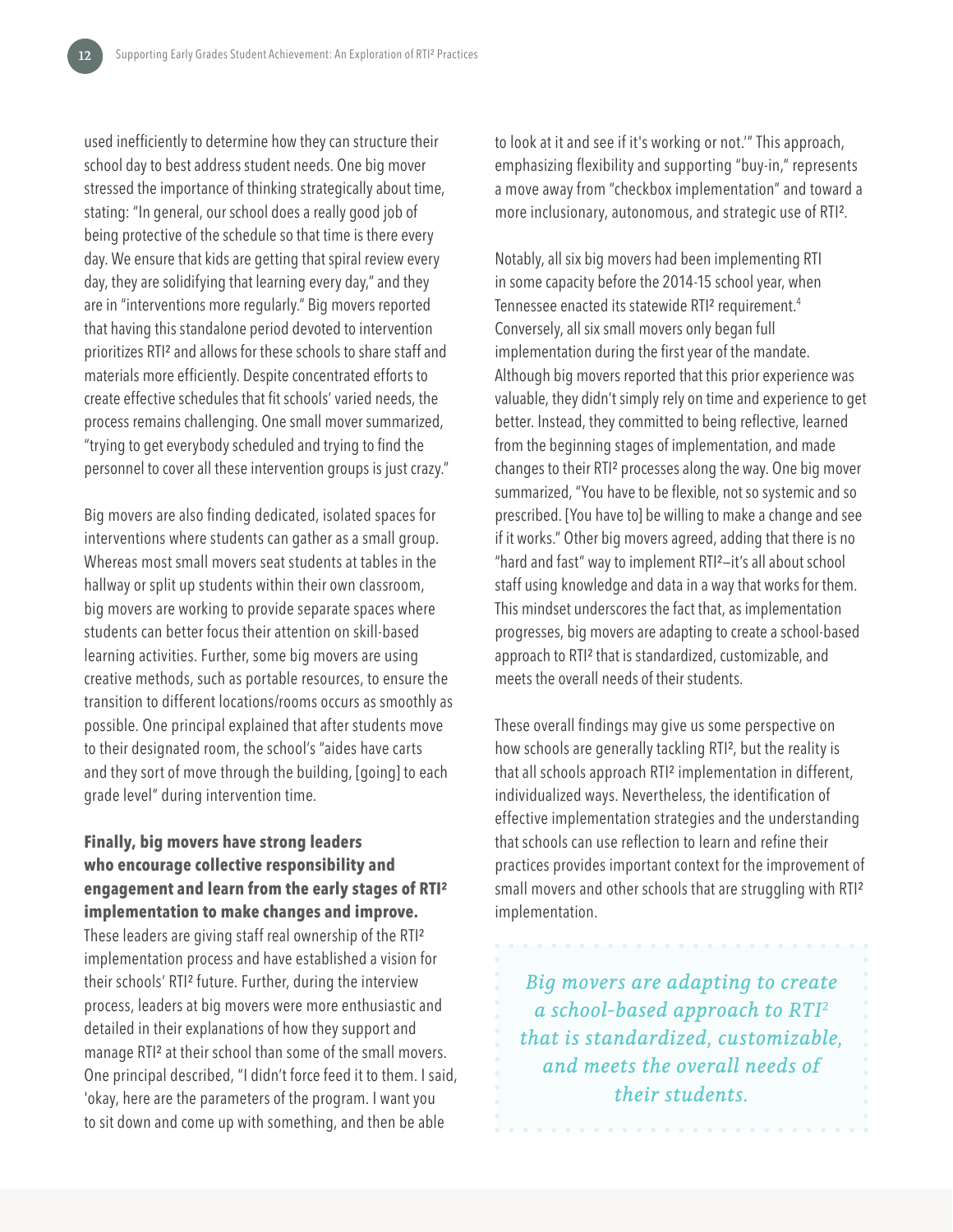# IMPROVING RTI2 IMPLEMENTATION

Some of Tennessee's elementary schools have differentiated themselves from others by embracing a more strategic approach to RTI². In using more thoughtful, student-focused methods, these schools have experienced a higher level of success moving their below basic and basic students to proficiency and ensuring that their proficient or advanced students maintain their high performance. Given these findings, what can we do to improve RTI² implementation across the state so that all schools are able to help their students move up?

#### **Tennessee Succeeds**

*Tennessee Succeeds*, the Tennessee Department of Education's strategic plan for the next five years, has two priority areas that provide both context and motivation for the continued improvement of RTI<sup>2</sup> implementation. The first priority area, Early Foundations and Literacy, is focused on building literacy skills in the early grades and includes strategies that are related to increasing support and monitoring of early childhood programs, collecting and providing useable data in the early grades, strengthening literacy training, and deepening literacy instruction licensure requirements. More specifically, as part of this work, the department is planning to invest in new trainings and guidance related to RTI². Another priority area, All Means All, is focused on providing individualized support and opportunities for all students, particularly those who are furthest behind. It includes a strategy that is singularly dedicated to improving the quality of interventions and implementation of RTI² beginning at the elementary school level.

#### **State-Level Actions**

We are currently using a variety of data collection tools, including the annual Tennessee Educator Survey, to gather meaningful information about school- and district-level RTI² practices. These data will help us better understand, for example, whether schools are using "multiple data sources

to track student progress and assign students to different tiers of intervention." Our ultimate goal with this work is to learn more about RTI² implementation across the state and continue thinking about how to address issues related to strategic versus surface-level implementation.

As schools' and districts' use of RTI<sup>2</sup> continues to grow and evolve, the department has broadened its statewide efforts aimed at supporting effective RTI² implementation. For instance, the department has been delivering RTI² training to high school staff across the state and revising the RTI<sup>2</sup> implementation guide and other materials in preparation for full implementation of RTI² in high schools during the 2016-17 school year. In January 2016 alone, the department conducted 11 high school implementation trainings around the state. The department has also convened an internal Tier I working group that is revisiting and reworking RTI² guidance documents to highlight best practices and ensure that schools across the state remain focused on the critical nature of solid Tier I instruction.

Further, the department has provided training and support for RTI² to school leaders through its elementary and secondary integrated leadership courses, which were held in February 2016. The elementary course focused on the RTI² implementation process, how RTI² has impacted student learning, and RTI² lessons learned. Training activities highlighted portions of the research detailed in this report, and leaders worked collaboratively to develop and improve RTI² implementation strategies in their school buildings. The secondary course focused on establishing an RTI<sup>2</sup> culture through goal setting, with leaders defining what criteria a student needs to be ready for and successful in postsecondary.

Finally, the department is actively engaged in a series of research efforts, including the one described in this report, to identify best practices that will improve statewide implementation of RTI². We are specifically interested in focusing on schools that have implemented RTI² with fidelity.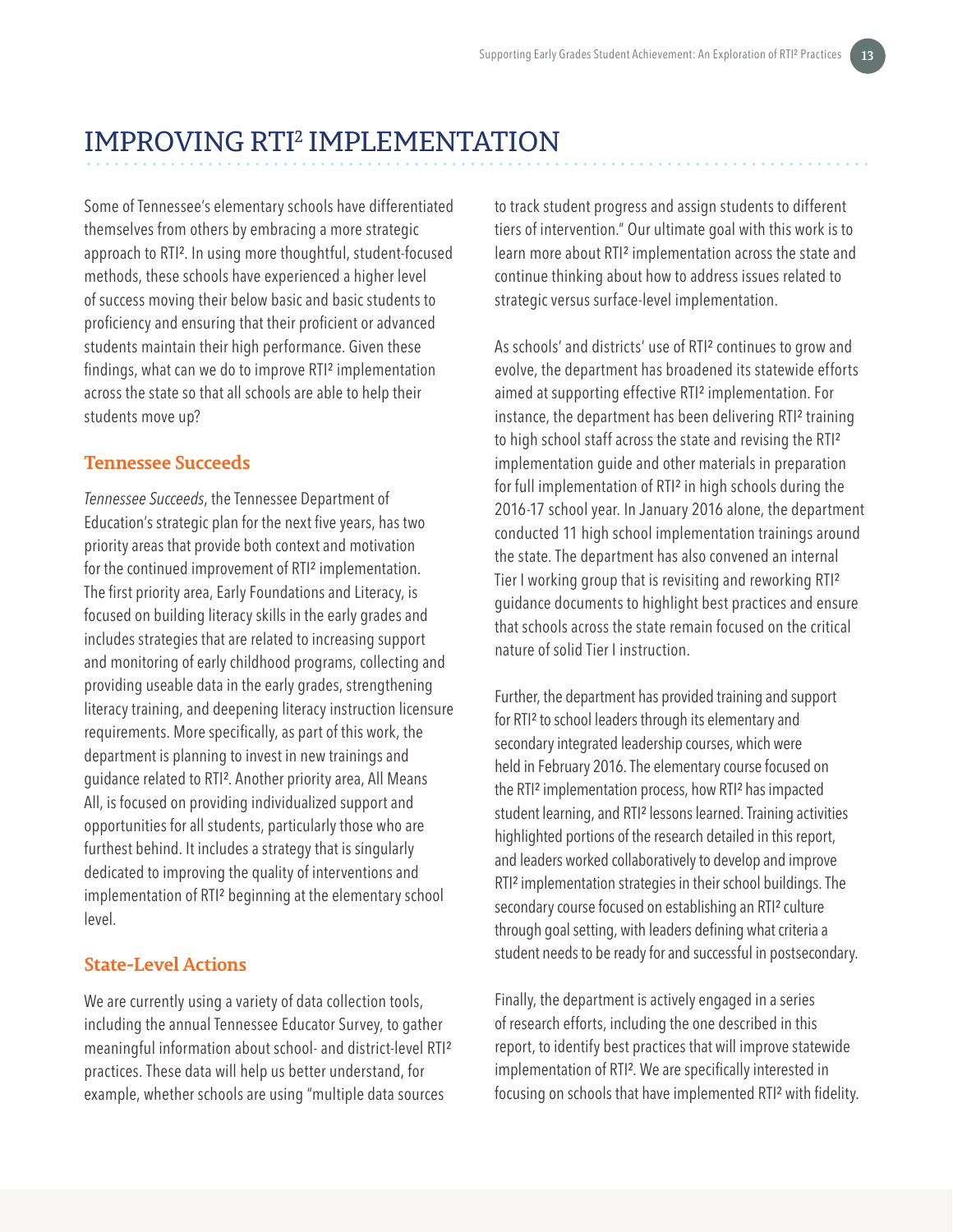The department will use these continued research efforts to inform our own strategy and share findings across the state.

As evidenced by the findings of this report, all high implementers are currently making great efforts to support the effective implementation of RTI². We want schools to continue thinking carefully about the work they are doing in this area. With some strategic shifts in how RTI² is implemented, we feel that many small movers could easily transform into big movers.

#### ENDNOTES

- 1. RTI² was fully implemented in middle schools statewide during the 2015-16 school year and will be fully implemented in high schools statewide during the 2016-17 school year.
- 2. Schools were identified as high implementers if they had at least 85 percent of teachers answer "full implementation" on a minimum of 3 out of 5 RTI² key readiness area survey prompts and 85 percent of teachers answer "partial implementation" or "full implementation" on any item that does not meet the 85 percent full implementation threshold.
- 3. We conducted a cohort analysis that followed students from third grade during the 2012-13 school year to fifth grade during the 2014-15 school year.
- 4. Nationally, RTI is a three-tiered model with a focus on intervention (Tiers II and III). In Tennessee, RTI² is a threetiered model that intentionally focuses on core instruction (Tier I) as well as intervention (Tiers II and III).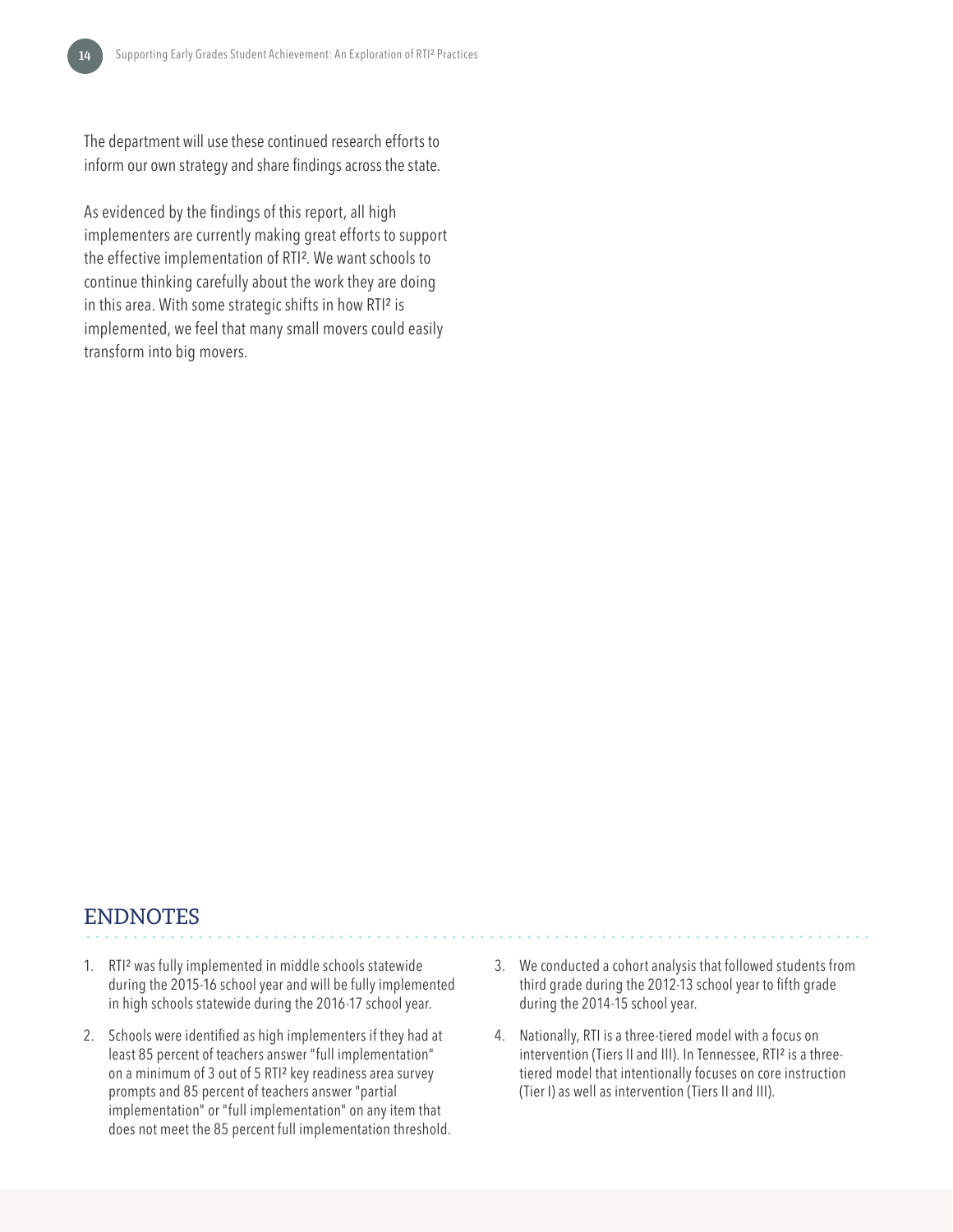**Alana Alana Alan** 

# APPENDIX A

Percent of students moving from non-proficient to proficiency and proficient to non-proficiency between grades 3 and 5 in big and small movers.

|                | <b>IMPROVING</b><br>% Non-Proficient to<br><b>Proficiency in ELA</b> | <b>DECLINING</b><br>% Proficient to Non-<br><b>Proficiency in ELA</b> | <b>IMPROVING</b><br>% Non-Proficient to<br><b>Proficiency in Math</b> | <b>DECLINING</b><br>% Proficient to Non-<br><b>Proficiency in Math</b> |
|----------------|----------------------------------------------------------------------|-----------------------------------------------------------------------|-----------------------------------------------------------------------|------------------------------------------------------------------------|
| Big Mover #1   | 44.4                                                                 | 11.7                                                                  | 70.0                                                                  | 2.2                                                                    |
| Big Mover #2   | 40.4                                                                 | 7.1                                                                   | 76.9                                                                  | 1.3                                                                    |
| Big Mover #3   | 40.0                                                                 | 7.8                                                                   | 72.0                                                                  | 4.5                                                                    |
| Big Mover #4   | 36.4                                                                 | 13.6                                                                  | 72.2                                                                  | 1.3                                                                    |
| Big Mover #5   | 34.5                                                                 | 3.3                                                                   | 50.0                                                                  | 6.5                                                                    |
| Big Mover #6   | 33.3                                                                 | 12.1                                                                  | 50.0                                                                  | 5.1                                                                    |
| Small Mover #1 | 3.8                                                                  | 27.8                                                                  | 17.4                                                                  | 33.3                                                                   |
| Small Mover #2 | 6.9                                                                  | 42.9                                                                  | 0.0                                                                   | 25.0                                                                   |
| Small Mover #3 | 12.5                                                                 | 16.7                                                                  | 9.4                                                                   | 83.3                                                                   |
| Small Mover #4 | 15.2                                                                 | 33.3                                                                  | 16.3                                                                  | 23.1                                                                   |
| Small Mover #5 | 16.1                                                                 | 18.2                                                                  | 4.0                                                                   | 35.3                                                                   |
| Small Mover #6 | 17.9                                                                 | 34.1                                                                  | 9.5                                                                   | 27.1                                                                   |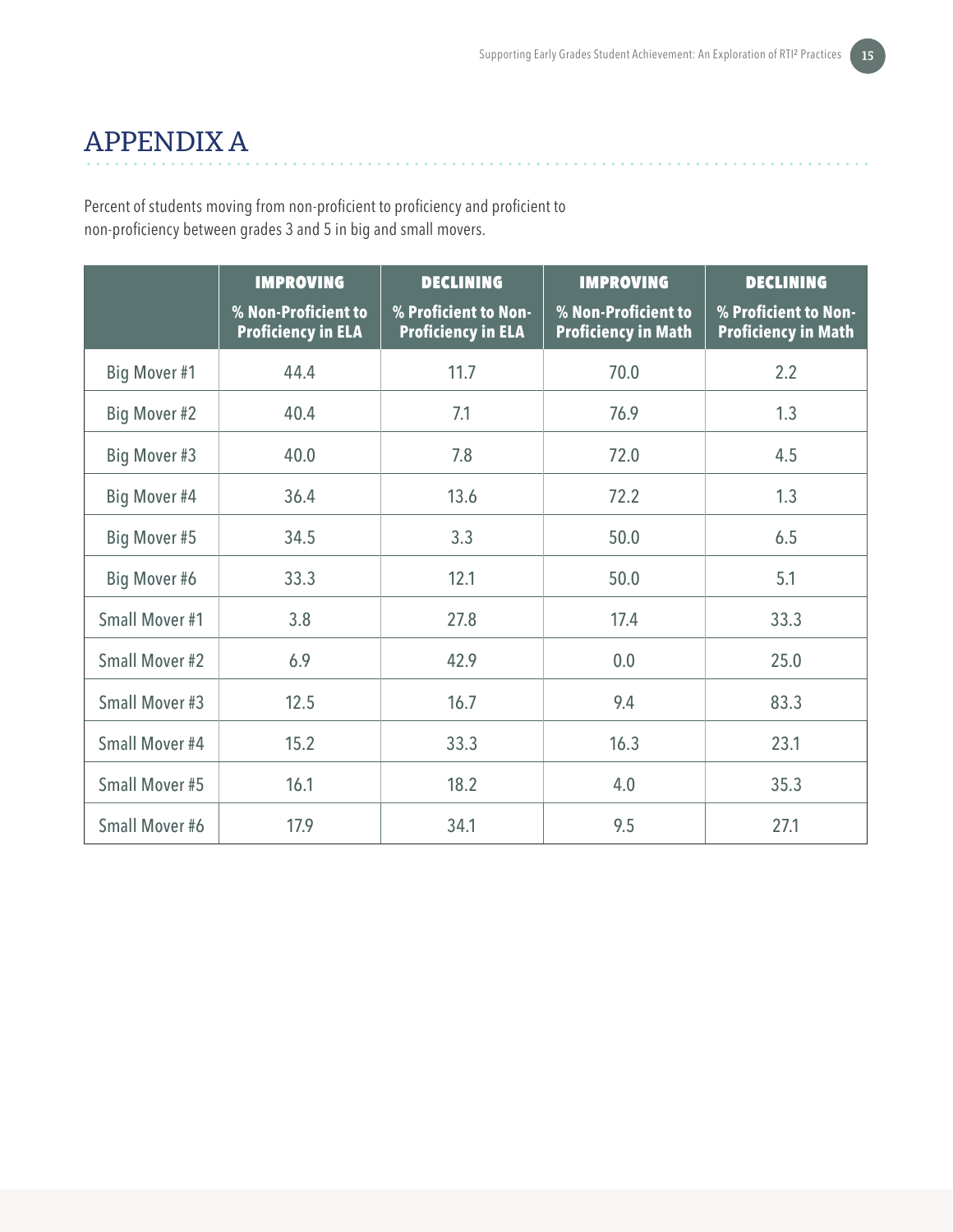# APPENDIX B

#### **School Leader and Staff Interview Questions**

For the purpose of this interview, "non-proficient" refers to below basic and basic students. "Proficiency" refers to when students are proficient or advanced.

- 1) Does your school have any specific goals during the 2015-16 school year for moving non-proficient students to proficiency?
	- a. Similarly, does your school have any specific goals during the 2015-16 school year for keeping students who are proficient or advanced at or above those levels?
	- b. If you have these types of goals in place, how were they set?
		- i. How do you monitor progress toward these goals?
		- ii. How do you communicate these goals to school staff?
- 2) Now, I'd like to focus on how your school uses RTI<sup>2</sup> to support student learning.
	- a. To start, how many years have you been implementing RTI<sup>2</sup> at your school?
	- b. Which staff members in your building are responsible for delivering RTI<sup>2</sup> interventions?
	- c. What kind of RTI<sup>2</sup> training or support do staff members receive from the state, district, Center of Regional Excellence (CORE), school, or any other source?
	- d. What universal screener does your school use?
		- i. How often are screenings conducted?
		- ii. Based on the data you collect, how do you decide which interventions students will receive?
		- iii. What distinguishes special education interventions from RTI<sup>2</sup> interventions?
	- e. What progress monitoring tool does your school use to track student progress?
		- i. How often does your staff use this tool to monitor progress?
- ii. How does your staff discuss and use the data collected during progress monitoring?
- f.  $\;$  What is the impact of RTI<sup>2</sup> implementation on the core instruction students are receiving?
- g. What challenges have you faced implementing RTI<sup>2</sup> in your school?
- h. How have these challenges affected your school's ability to effectively implement RTI2 ?
- 3) Could you describe what RTI<sup>2</sup> implementation looks like in your school? Please provide examples of what we might see if we observed a typical classroom that is implementing RTI2 .
	- a. From your perspective, does RTI<sup>2</sup> implementation in your school contribute to moving non-proficient students to proficiency?
		- i. Can you tell me how it contributes?
	- b. From your perspective, does RTI<sup>2</sup> implementation in your school contribute to keeping students who are already proficient or advanced at or above those levels?
		- i. Can you tell me how it contributes?
- 4) What other targeted interventions or strategies does your school use to support student learning?
	- a. From your perspective, do these targeted interventions contribute to moving non-proficient students to proficiency?
		- i. Can you tell me how they contribute?
	- b. From your perspective, do these targeted interventions contribute to keeping students who are already proficient or advanced at or above those levels?
		- i. Can you tell me how they contribute?
- 5) Is there anything else you would like to add about your school's efforts to move non-proficient students to proficiency and keep students who are proficient or advanced at or above those levels?